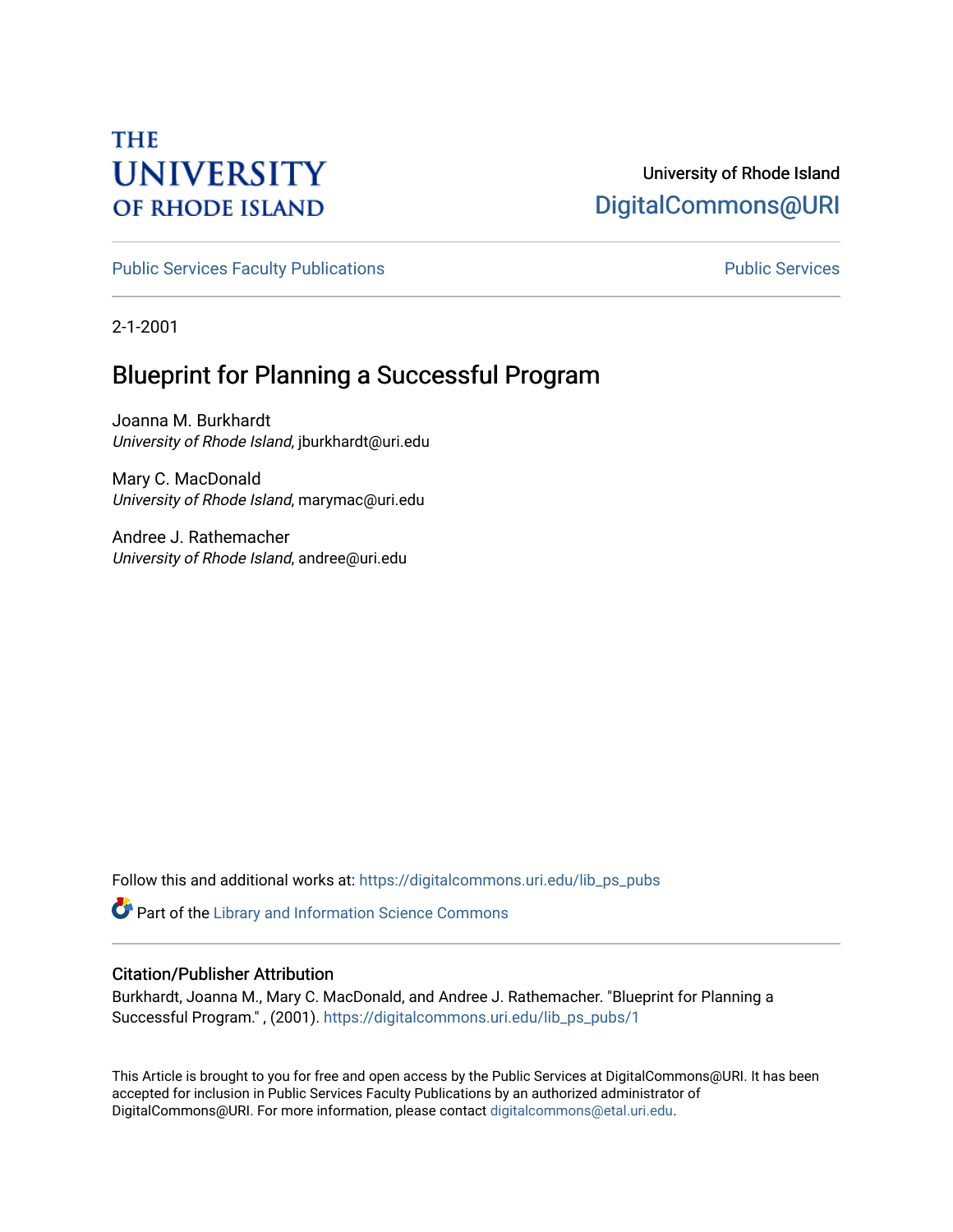## PLANNING A SUCCESSFUL WORKSHOP, PROGRAM OR **CONFERENCE**

Joanna M. Burkhardt, Head Librarian, University of Rhode Island-Providence Campus Mary MacDonald, Reference Librarian, University of Rhode Island-Kingston Campus Andree Rathemacher, Reference Librarian, University of Rhode Island-Kingston Campus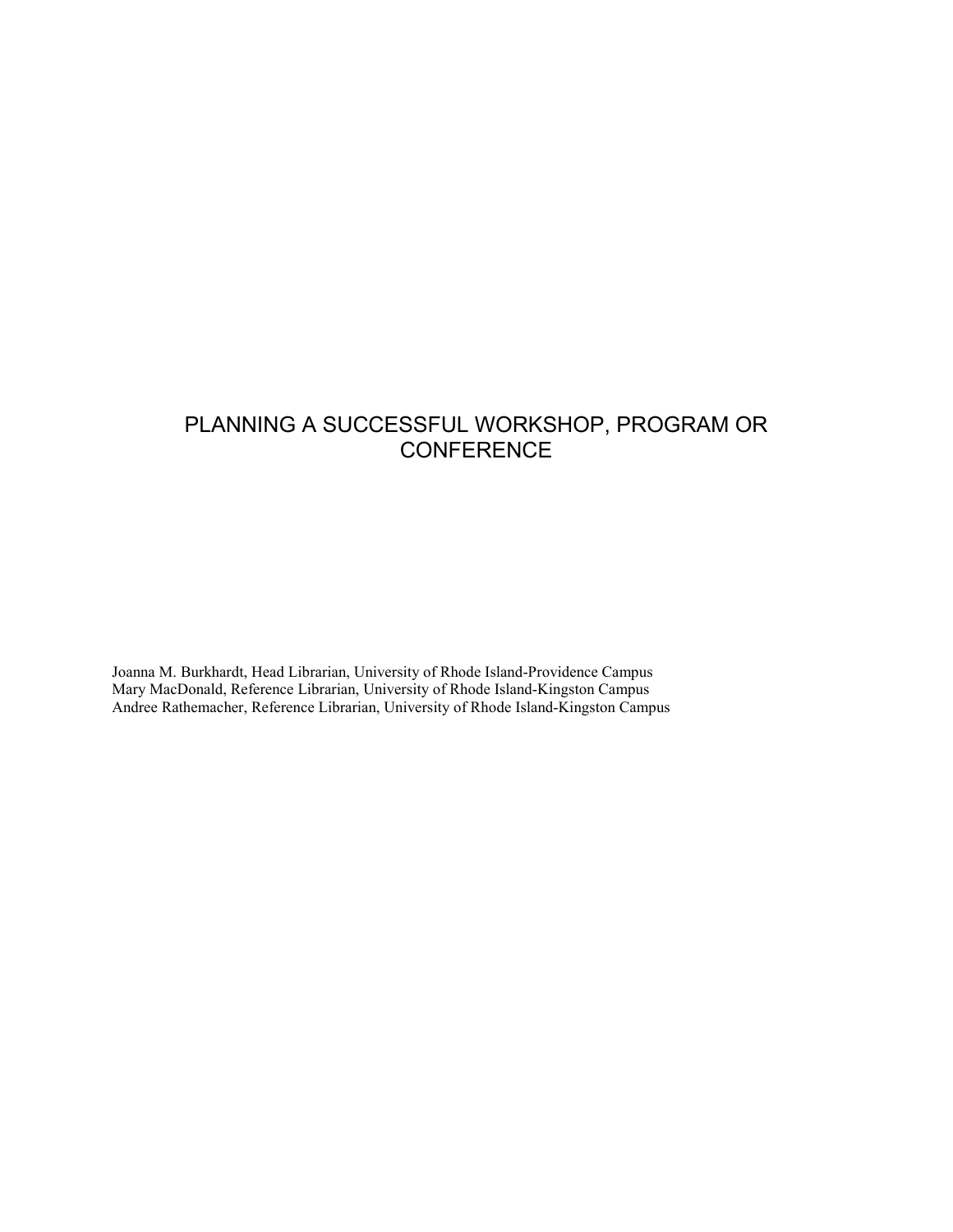### **PLANNING A SUCCESSFUL WORKSHOP, PROGRAM OR CONFERENCE**

#### **Introduction**

Sooner or later it happens to most of us. There is a very good chance it could happen to you. One day you will get the news that you have been selected as the perfect candidate for planning the program, the workshop, the pre-conference or the conference which will attract dozens of eager participants who want to know everything about --insert the subject of your choice. Sometimes we even do this to ourselves, volunteering to take on this role for one reason or another.

We have all been to events which could have been better organized. We have all said, "If I had planned this conference I would have done things differently." The reality is that planning an event for a large number of people is a complex task. The success of any event hinges on small details; instructions, signage, food, equipment, and so on. The meat of the program or conference is very much flavored by the impressions made prior to the event itself.

Librarians tend to have very good organizational skills in general, but as in all populations, some have more experience than others. Doing anything for the first time is hard work. A first time program planner may overlook important details simply because she has never had to plan one before. For those program/conference planners whose experience in this area is small, here are some tips for conference planning which may help to make the overall experience better for you, for your committee, and for your program/conference participants.

#### **STAGE ONE: INITIAL PLANNING**

#### **Form a planning committee**

Planning a successful program is a big job. You will need people to find and coordinate the location, technology, and food, to handle registration, to arrange for speakers, to publicize the event, and to duplicate printed materials. In order to get all of this done and to make sure that preparation for the event doesn't become anyone's full time job, you will need a number of responsible, creative, and competent people to carry out all of these tasks.

Ideally, your planning group should contain individuals with some previous experience planning a program. Members of the group should have excellent organization and communication skills. Getting people involved in planning a program is also an excellent way to build leadership skills and increase participation within your organization. For example, involving library school students not only provides additional assistance, but helps them gain valuable experience and network with librarians in the field.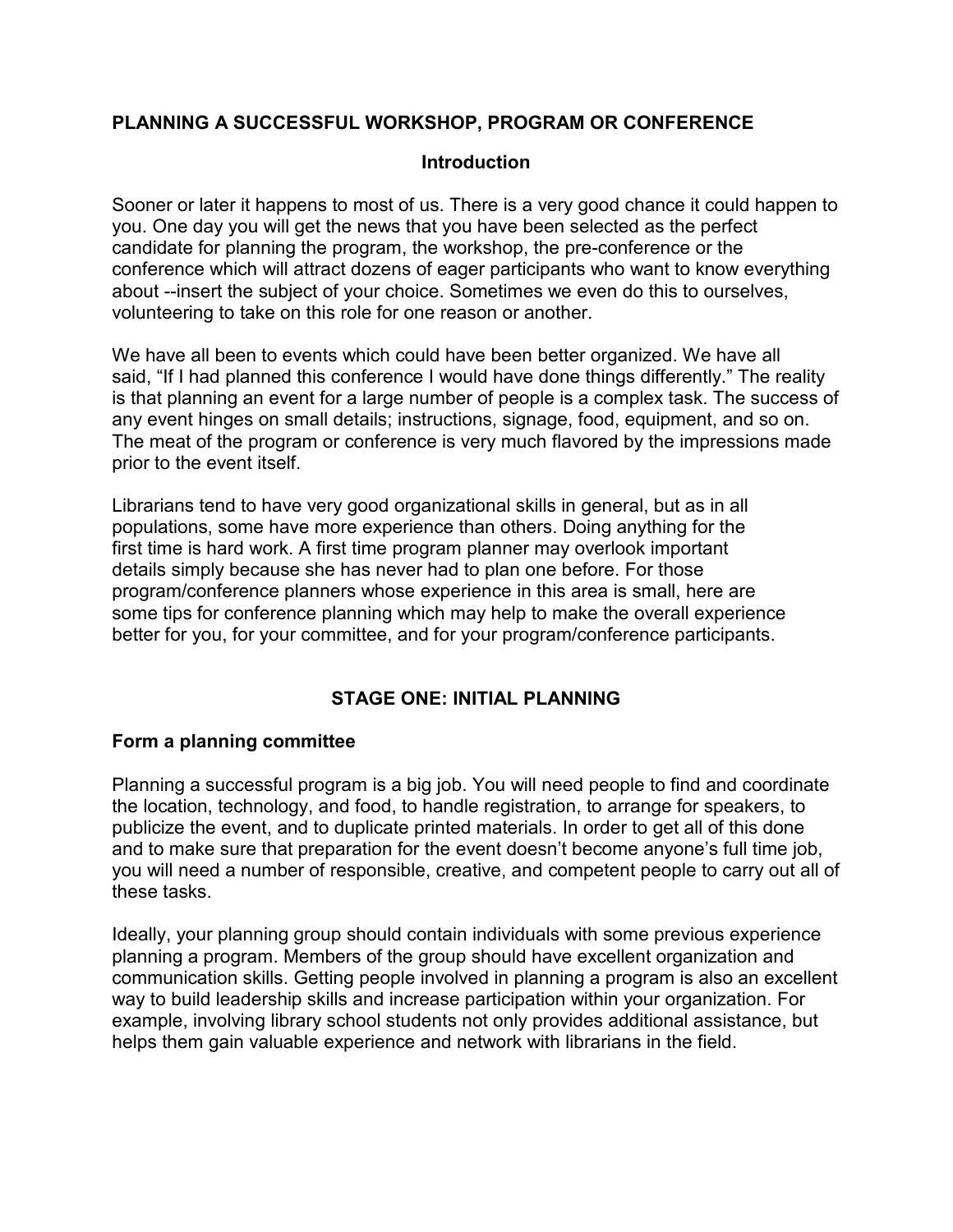#### **Select a program topic**

Obviously, your program topic should be of interest to your membership and other potential attendees. The topic should be of current relevance and should be focused. Don't make it too broad. For possible topic ideas, look to feedback from your membership (such as suggestions from previous program evaluations) or to topics covered recently at national conferences.

#### **Select a date**

Selecting the right date is crucial to the success of your event. Avoid conflicts with other professional programs which might be scheduled for the same day or even the same week. Also, be aware of holidays, long weekends, and the cycle of the academic calendar in general, for example, busy final-exam periods or the beginnings of semesters. If you are a sub-group of a larger organization, check to see if there is a policy on coordinating program times to avoid conflicts.

#### **Select a location**

Along with picking the right date, choosing the location is perhaps one of the most important decisions you will make. The location should be central to the population of your group. It should be easily accessible and should have adequate parking if at all possible. Make sure you find a facility that is large enough to accommodate the number of attendees you expect in whatever configurations you require. Will you require large lectures or small group break out rooms? Keep in mind any limits on room capacity set by the Fire Marshall or other authority. The location you choose must have adequate technological resources and support. Don't forget to find out if you will need to pay any fees for the use of the facility.

#### **Find speakers**

Speakers should be experts on the topic. In some cases, you will identify an expert and approach her to speak. In other cases, you may wish to issue a call for proposals. If you take this second approach, make sure that you are clear and direct in your instructions, that you have a firm cut-off date for submission, and that you ask for an abstract. Let potential speakers know how long they will be asked to speak, what you would like them to address, and the size and composition of their audience. Make sure they know what you will provide for them, for example an honorarium, meals, lodging, and transportation. Ask speakers to send you their power point slides, handouts, and bibliographies 2 weeks before the program.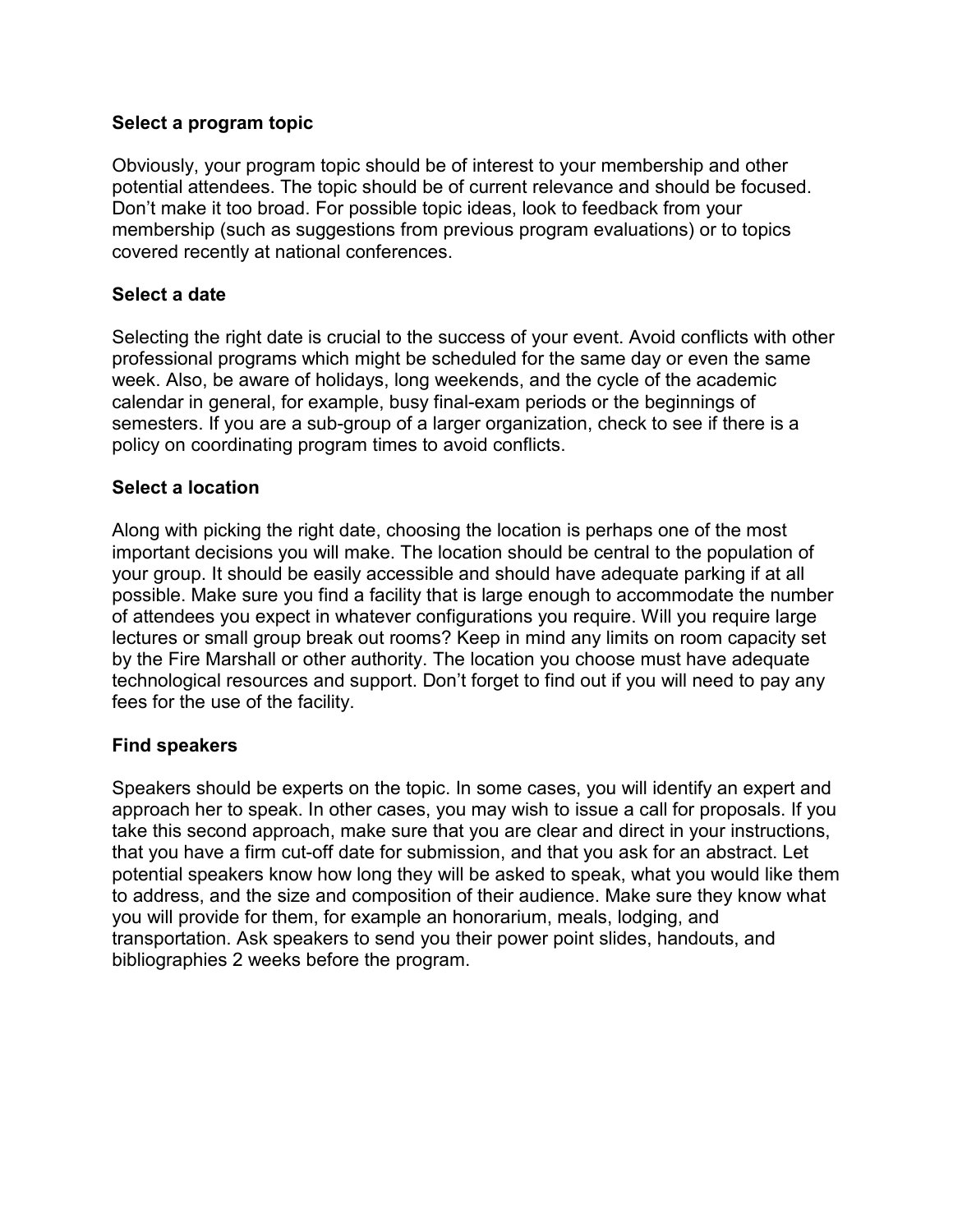#### **STAGE TWO: DEALING WITH THE DETAILS**

Success is in the details. Everything requires a "think through", some things require a "run through". There is nothing like a rehearsal to work out the kinks in any performance. The more you do prior to the program, the less you will have to worry about during the program.

#### **Conference location**

Well before the event, visit the site. Double check that the rooms in the facility will accommodate the number of people registered and that the configuration of the space is adequate. Specifically, count the number of chairs, make sure that any visuals can be seen from all seats, be aware of any special lighting needs, make a mental note of the air quality and temperature of the facility, and ask questions about any changes that can be made. Inquire about potential disruptions, for example scheduled construction or technology interruptions. Rehearse functions like registration and breaks to see how to best arrange the space.

Make sure the space you choose has the appropriate wiring and other technology for what you want to do. Don't rely on any promises that wiring or other infrastructure that is not yet in place will be available by the date of your event. Inquire into the availability of Internet access, desktop/ laptop computers, projection equipment, microphones, speaker podiums with lights, and electrical outlets. Find out if technicians will be available to set up and operate any equipment and whether or not they will be on hand throughout the event to help with any problems that arise. Make any arrangements for video and/or audio taping of the event.

### **Publicity**

Publicize your event early, with regular updates as you get closer to the actual program. Advertise your event through mailings, listservs, web sites, newsletters, and calendars. Make sure that in each of the forums you advertise, the information is consistent and that dates, times, and places have not been changed by inadvertent typos or inattention. Proof-read everything numerous times before it goes out. Include all relevant information in your publicity: the vital who, what, where, when and why. Provide sources of additional information, such as a web site.

#### **Registration**

Set a limit on the number of attendees, and do not overbook. Don't forget to count your committee members in the number of attendees! Also, set a cut-off date for registration and stick to it. You will need to arrange in advance for catering and photocopying, and you will want to have an accurate count of attendees for this purpose. Registration forms for the event should be made available well in advance and in as many formats as necessary, such as online and paper. Gather all the information you will need from each registrant, including name, title, institution, address, phone, fax, e-mail, session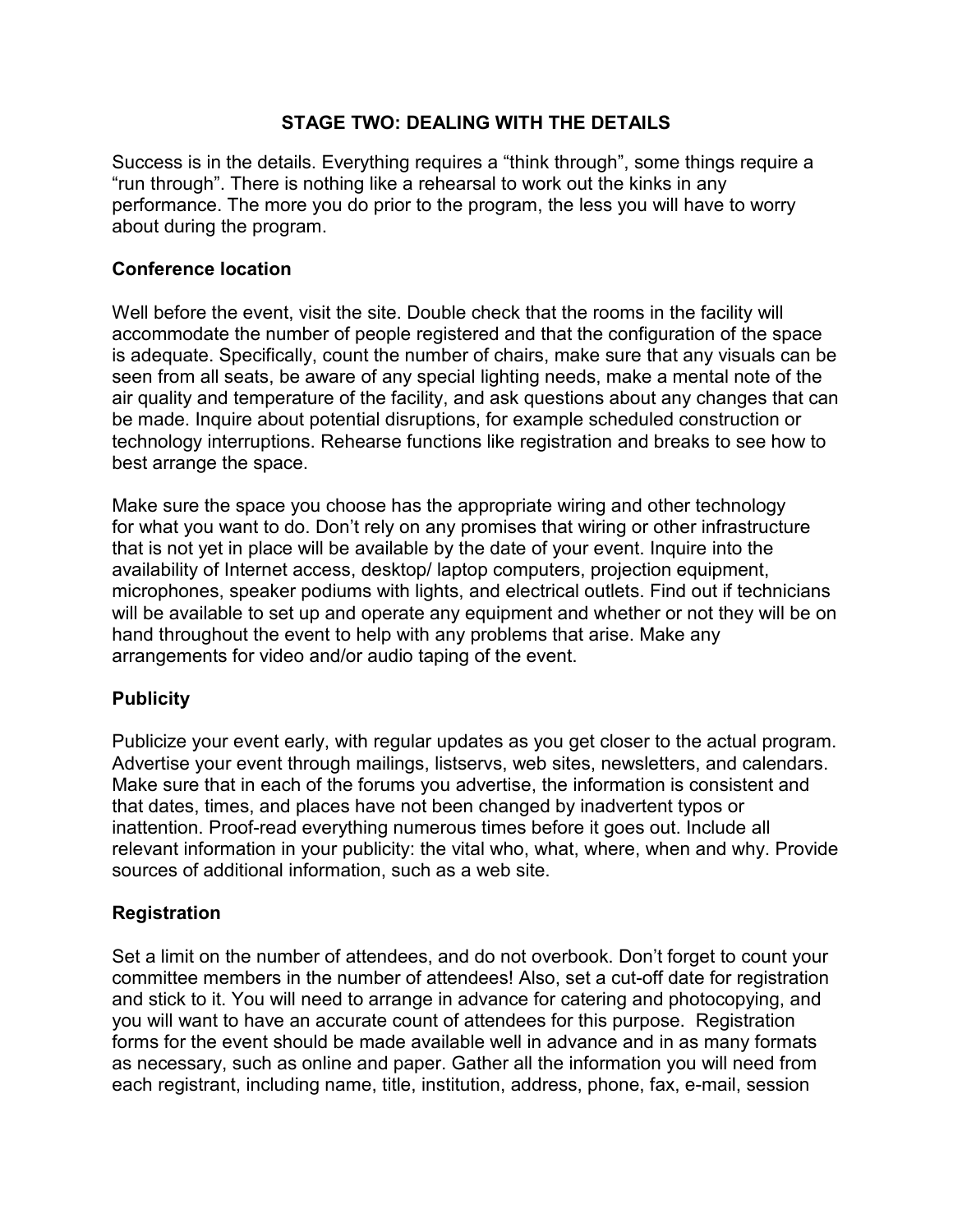preferences when applicable, food preferences, whether they require a receipt, and any special needs. On the form, you may also wish to provide the opportunity to join your organization. Have all registrations processed at one central location to avoid confusion. Registrations should be acknowledged in a timely manner, and additional information should be provided at this time, such as a receipt, directions to the event, local amenities, assignments for breakout sessions, and the like. Registration fees should be accounted for and deposited quickly and efficiently. Decide on a policy for refunds whether or not you will allow them, under what circumstances, and up until what date.

#### **Finances**

Determine how much it will cost to hold the event. Factor in the costs of the facility, equipment, catering, printing, mailings, speakers' honoraria, lodging, and travel. Subtract any subsidies you have been provided and divide by the number of participants to arrive at a registration fee. If your budget is such that a registration fee is not required, consider whether or not you wish to charge a nominal fee anyway. It might be the case that by charging a small amount, you will get a more reliable count of attendees.

#### **Speaker liaison**

Have specific people on your planning committee assigned to the role of speaker liaison. The liaison will communicate with the speaker, gathering information such as the speaker's biography, equipment needs, and advance copies of handouts and presentation materials. The liaison will also provide speaker with vital information about travel, lodging, equipment, and logistics.

### **Program packets and handouts**

There are some standard things which should be included in a program packet. There are also some things that it is just nice to have. The following list contains both.

Name tag (pre-printed when possible) List of attendees with contact information Outline of the day / program Lunch information (list of restaurants, or where to pick up your box lunch) Bathroom locations Travel and housing information Evaluation form Scrap paper / note paper Speakers handouts Speaker biographical information Membership form for your organization(s) both committee and parent organization, if applicable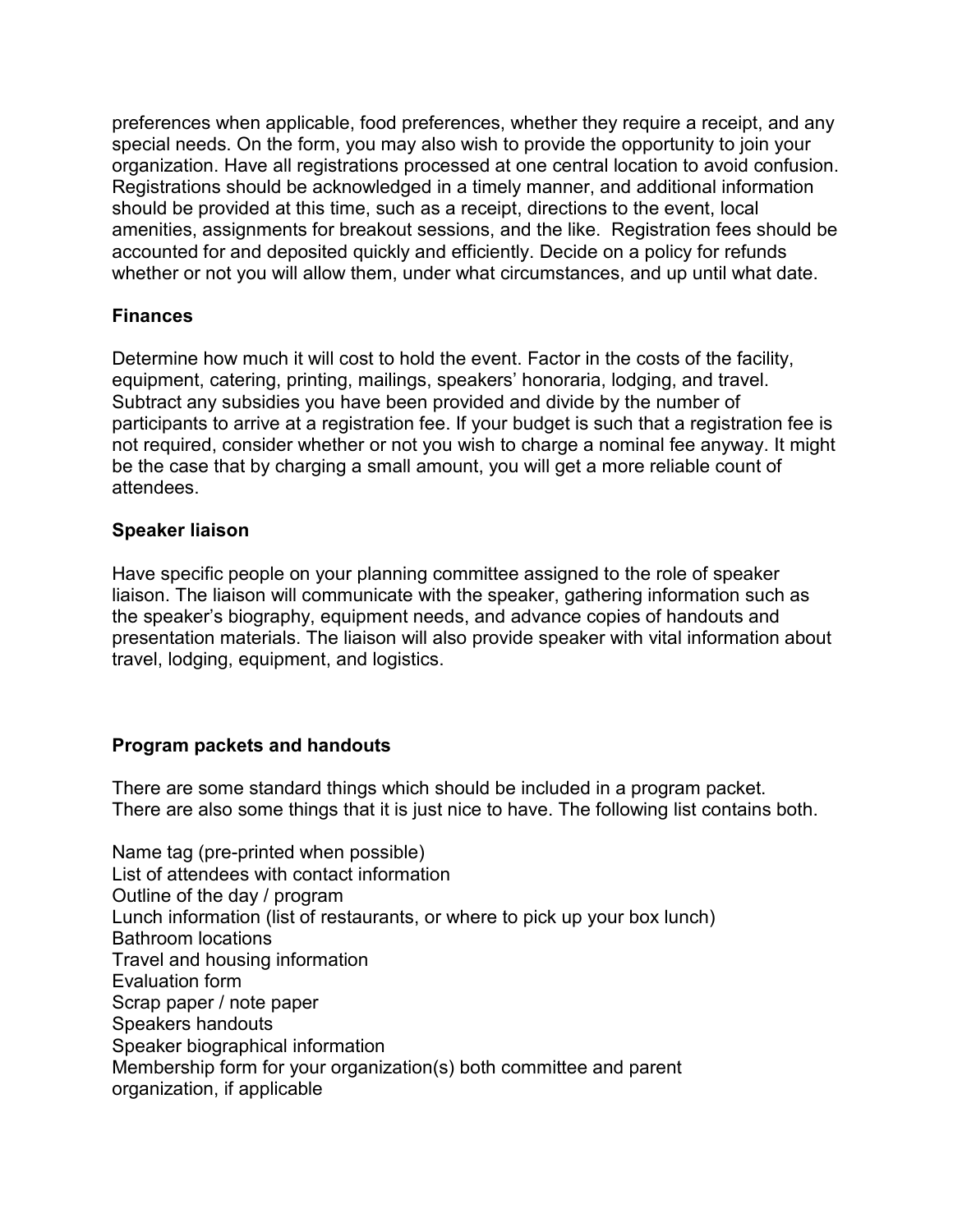Bibliography of related resources List of any web addresses to which speakers refer during their presentations Receipt if not previously mailed Explanation of how the group is to be divided if necessary and instructions as to where each individual is supposed to go for breakout sessions or concurrent sessions

### **STAGE THREE: THE DAY OF THE PROGRAM**

#### **Signage, signage, signage**

There is nothing more frustrating than trying to get to a conference or meeting in a location you have never visited before and discovering that you have been left no clues as to how to get from point A to point B. On the day of the program, post numerous and visible signs to parking, from the parking lot to the building, from the building to the room or rooms within building, to bathrooms, elevators, telephones and any other necessary conveniences. Don't rely on signs already at facility. Make signs unique for your program. Use a recognizable logo, color and/or typeface.

#### **Get to the program site early**

Be prepared to deal with problems and emergencies. Set up any equipment and make sure it is working. DO NOT ASSUME ANYTHING! Power Point presentations should be loaded on the computers from which each speaker will be making his/her presentation. This helps to allow for seamless transitions between speakers, and obviates the need for changing equipment or settings during the program.

#### **Refreshments**

If refreshments are being offered during registration, make sure the caterer is on site and has everything in order.

#### **Take a walk, take a look**

Check all rooms and spaces and see that everything is as you want it. If there are problems, go to the contact person identified in your Stage Two preparations. Stay flexible. Try to have a back up plan for technology problems. For example, you may want to have Power Point slides made into transparencies and be ready to show them on an overhead projector, if necessary.

#### **Set up the registration area**

This is the first impression your guests will have of you, your facility, and your organizational skills. To this end, keep registration as quick and simple as possible. Have materials for registrants available in alphabetical segments by last name. Provide all program materials at the same time and place. Do not require registrants to stop at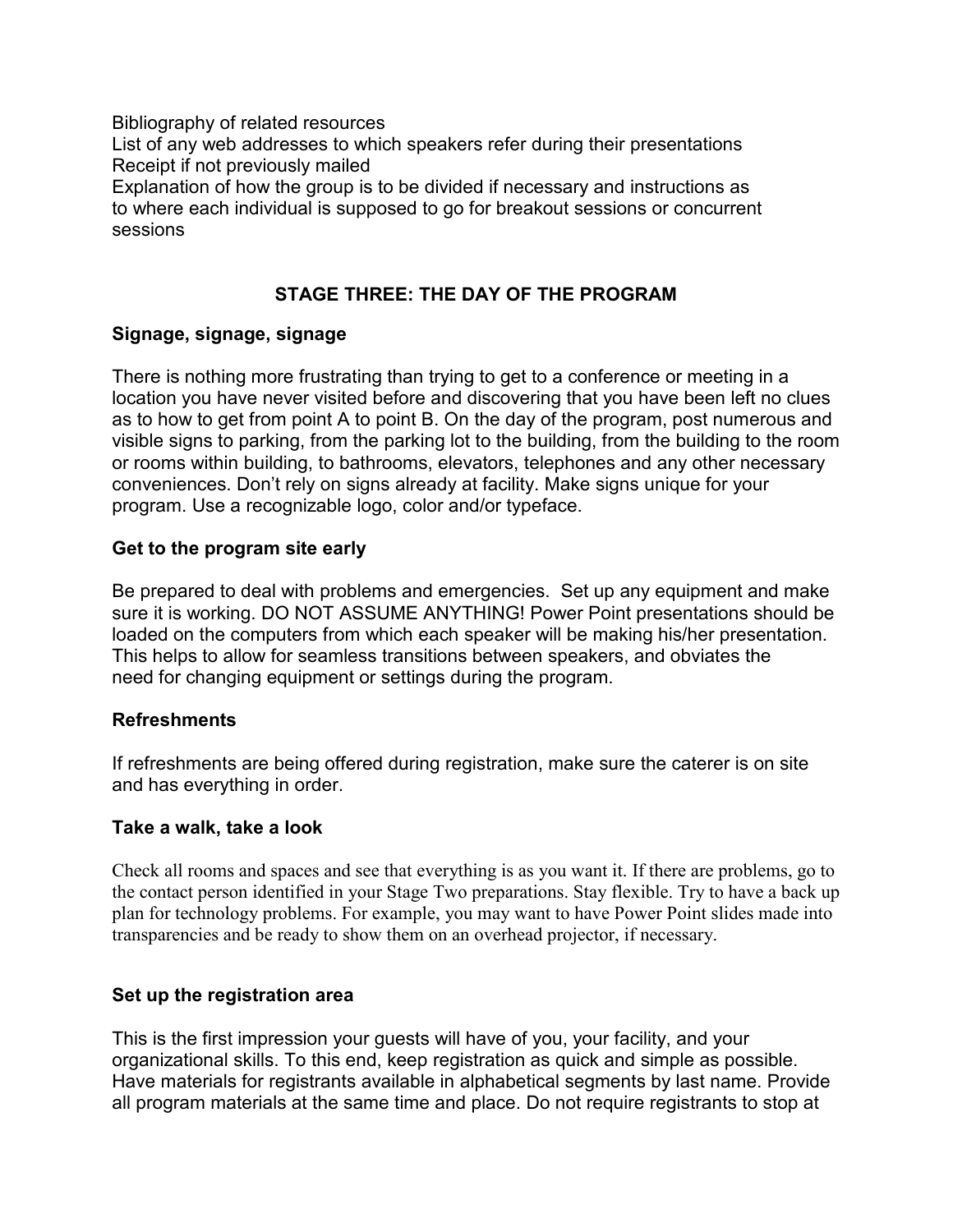many different places for bits and pieces of information. The registration space should be big enough to handle the total number of people registered. There should be adequate space for formation of lines to the registration table. Have enough people stationed at strategic spots to keep attendees moving in the right direction. If the registration is away from the program location, be sure to direct people to the program site. The process should flow easily from left to right if possible. Any lines people need to wait in should be labeled.

### **Questions**

Make sure there is someone available to answer any questions that people have as they walk in. They should feel greeted, welcomed. Other people should be posted at critical places along the route to registration and on the route to the program location. Program staff should be identifiable to attendees-- use name tags of a special color or wear "team" t-shirts. Make sure all helpers know critical things like the location of restrooms, public telephones, and general emergency procedures. Have staff offer help, rather than waiting to be asked. Have a contact person stationed in a fixed location to answer questions and offer assistance throughout the program.

### **Food**

Many programs offer refreshments during the registration period. After registering, attendees should be directed to the refreshment area.

## **Speakers**

Remember that your speakers will be nervous or at least preoccupied. They shouldn't have to think about organizational details. They should be able to focus only on the content of their presentation. Have the liaison assigned to each speaker stick with that person to introduce, get water, click slides, and deal with technology snags. Reinforce time constraints.

## **The program itself**

A master of ceremonies should start the program by introducing him/her self and welcoming attendees once again. Any announcements or housekeeping details should be made at this time. Then place the program in context. Introduce the program and its intent. Run through the day's program quickly, and direct attention to the materials picked up at registration. Start on time and stick to the schedule. Do not let speakers run over. Have people assigned to introduce speakers and moderate discussions. Keep speakers on track and on time by holding up a card indicating how much time remains. Inform speakers that you will be doing this, so they are not surprised during their presentation. Be prepared to politely break in if the speaker runs over time. Make sure you have left time for questions and comments. Have someone assigned to call on people with questions. End question and answer periods firmly, even if it means ending when there are still questions. Have someone on hand to remedy problems, act as a runner, or answer general questions, as needed. Direct people on to